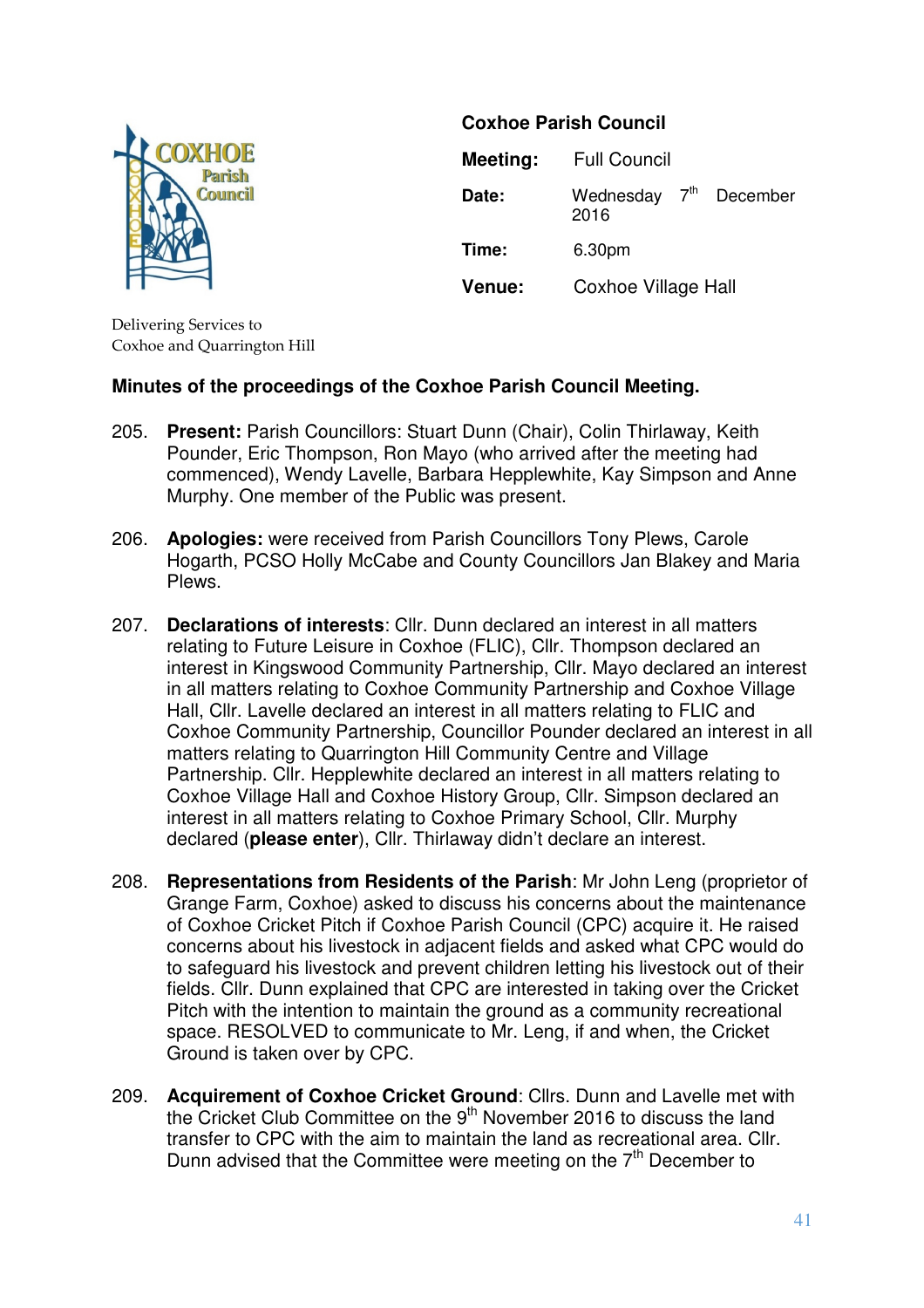discuss CPC's proposals to gift the land to CPC with heavy covenants to maintain it as a Cricket Ground.

- 210. **Policies and Neighbourhood Wardens Reports**: Report was received circulated for information after the meeting.
- 211. **Minutes from 2nd November 2016**: The minutes were agreed as a true and accurate record of the meeting.
- 212. **Clerks update on Matters Raised**: Clerk raised the proposal to donate insurance funding to Coxhoe Village Partnership. It was RESOLVED to review at the next Special Meeting on  $14<sup>th</sup>$  December 2016.
- 213. **Clerk and Community Engagement Officer's Report**: It was RESOLVED to receive and note the progress of the Officers.
- 214. **Youth Workers Report**: The Council received and noted the report.
- 215. **Finance Report:** The Council received and noted the report and approved the schedule of payments. It was RESOLVED to invoice the Active Life Centre for the purchase of an Xbox games console for youth activities.

| <b>Creditors</b>            | <b>Purpose</b>                    | <b>Invoice Date</b> | <b>Amount</b> |
|-----------------------------|-----------------------------------|---------------------|---------------|
| Altogether Greener          | <b>Grounds Maintenance</b>        | 30/11/2016          | $-£516.19$    |
| <b>Coxhoe Village Hall</b>  | 1 Poppy Wreath                    | 13/11/2016          | $-£20.00$     |
| <b>NEREO</b>                | Advertisement on Jobs Portal      | 30/06/2016          | $-£360.00$    |
| Northern Stationery         | Archive file boxes and stationary | 15/11/2016          | $-£71.48$     |
|                             | stamps                            |                     |               |
| <b>Thinford Nurseries</b>   | <b>Winter Planting</b>            | 25/11/2016          | $-£285.60$    |
| Quarrington Hill            | Poppy Wreath                      | 20/11/2016          | $-£18.00$     |
| Community                   |                                   |                     |               |
| Association                 |                                   |                     |               |
| <b>Cre8ive Graphics</b>     | <b>Coxhoe Chronicle Printing</b>  | 23/11/2016          | $-£724.10$    |
| <b>ADH Building</b>         | New Concrete base at QH           | 17/11/2016          | $-£1584.00$   |
| Services NE                 |                                   |                     |               |
| <b>INGRAM</b>               | Outdoor PA system                 | 8/11/2016           | $-£150.00$    |
| County Durham and           | <b>Finance Training Session</b>   | 8/11/2016           | $-£54.00$     |
| <b>Cleveland County</b>     |                                   |                     |               |
| <b>Training Partnership</b> |                                   |                     |               |
| <b>County Durham</b>        | Foundation stage accreditation    | 8/11/2016           | $-£80.00$     |
| <b>Association of Local</b> | fee                               |                     |               |
| Councils                    |                                   |                     |               |
|                             |                                   | <b>TOTAL:</b>       | $-£3,863.37$  |

#### a. **Payment schedule for November 2016**:

216. **Correspondence for Information and Action**: The letter from the Post Office regarding the change to the mobile service was received and noted by the Council.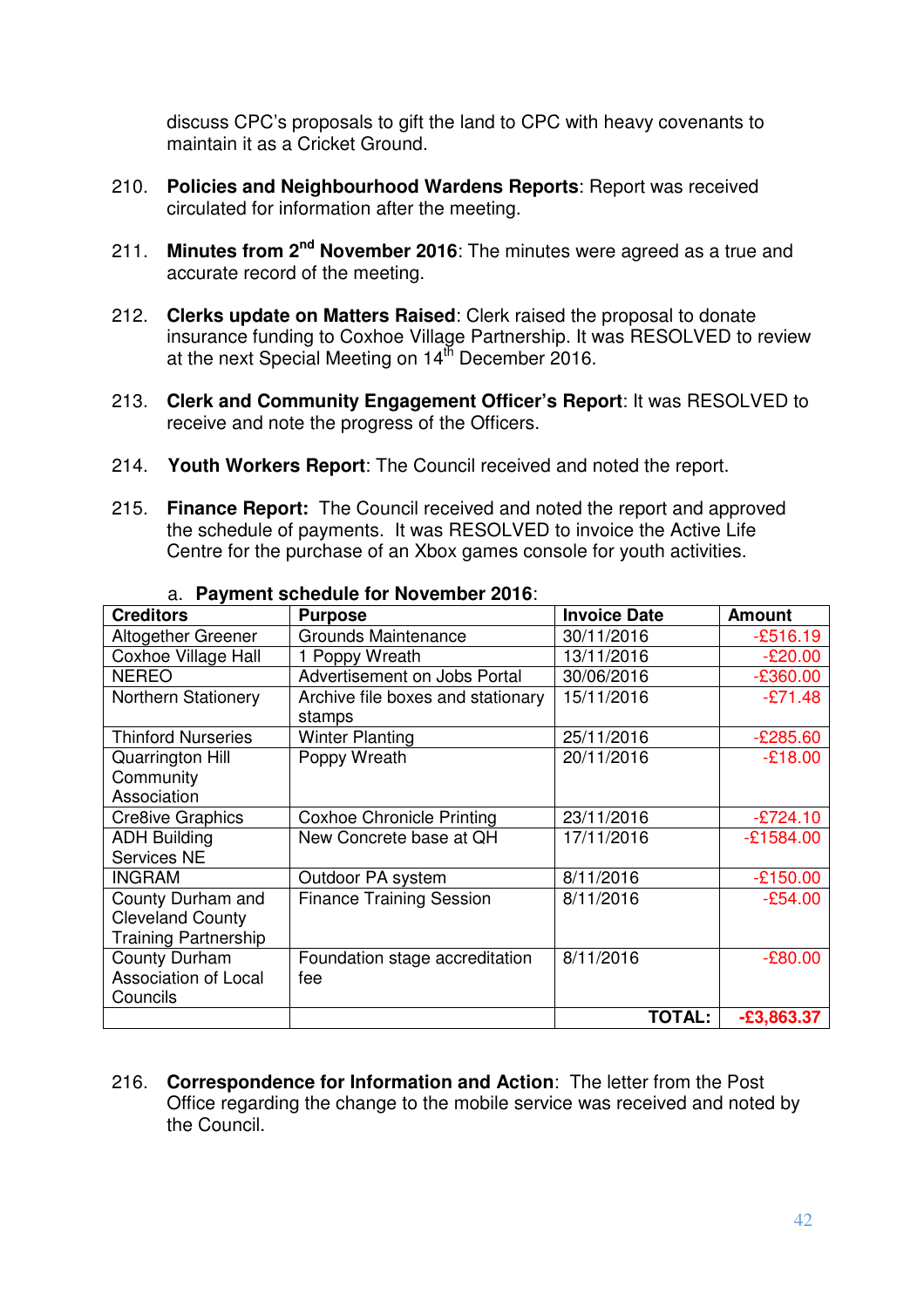- 217. **Planning Applications**: Planning Applications were received and noted by the Council.
- 218. **Durham County Councillors Update**: No update was provided.
- 219. **Members' Reports**: None reported.

#### 220. **CDALC & EDRCAAP**:

- a. Adoption of policy statement from AGM and it was RESOLVED to put it on the next agenda;
- b. The Royal Garden Party nominee: It was RESOLVED that Cllr. Simpson would be nominated to attend the event of CPC;
- c. Operation "Spruce up": There was a discussion of the Council of potential areas for improvement in the Parish and it was proposed to nominate the car wash on Blackgate due to Members' concerns over drainage and signage. Members also suggested for improvement of the demolished "old office" building on Front Street which currently has planning permission for eight houses. It was RESOLVED to approach the landowner to discuss further and to ascertain timescale for building work to commence. Cllr. Simpson nominated the "old Co-op" building for improvement. It was RESOLVED to write to Coxhoe Timber requesting whether improvements could be made to the building. Cllr. Dunn nominated the footpath and parking bay abutting the chemist and traffic lights on Sanderson Street ("Avenue"). It was RESOLVED to contact the Highways department to investigate possible improvements to said footpath and parking bay.
- 221. **PP2**: The objectives of PP2 should be achieved and can be reported at the annual meeting in September 2017 which will act as a platform for the new Council to establish plans for PP3.
- 222. **Neighbourhood Plan**: Cllr. Dunn and CEO attended on 01.12.2016 a neighbourhood planning meeting. It was RESOLVED that a neighbourhood survey to establish the views of the community would be drafted and published in the new year.

### 223. **Community Reports**:

- a. Quarrington Hill Community Centre: Report was provided. Received and noted;
- b. Quarrington Hill Regeneration Group: It was updated that a quote is being received from our maintenance contractor to remove the mound. Cllr. Pounder nominated a member of the public who would be willing to carry out the work. It was RESOLVED to request a quote for that member of the public;
- c. Coxhoe Community Partnership: No report received;
- d. Coxhoe Village Hall: Cllr. Hepplewhite gave a verbal report regarding solar panel installation and potential improvements to the village hall.